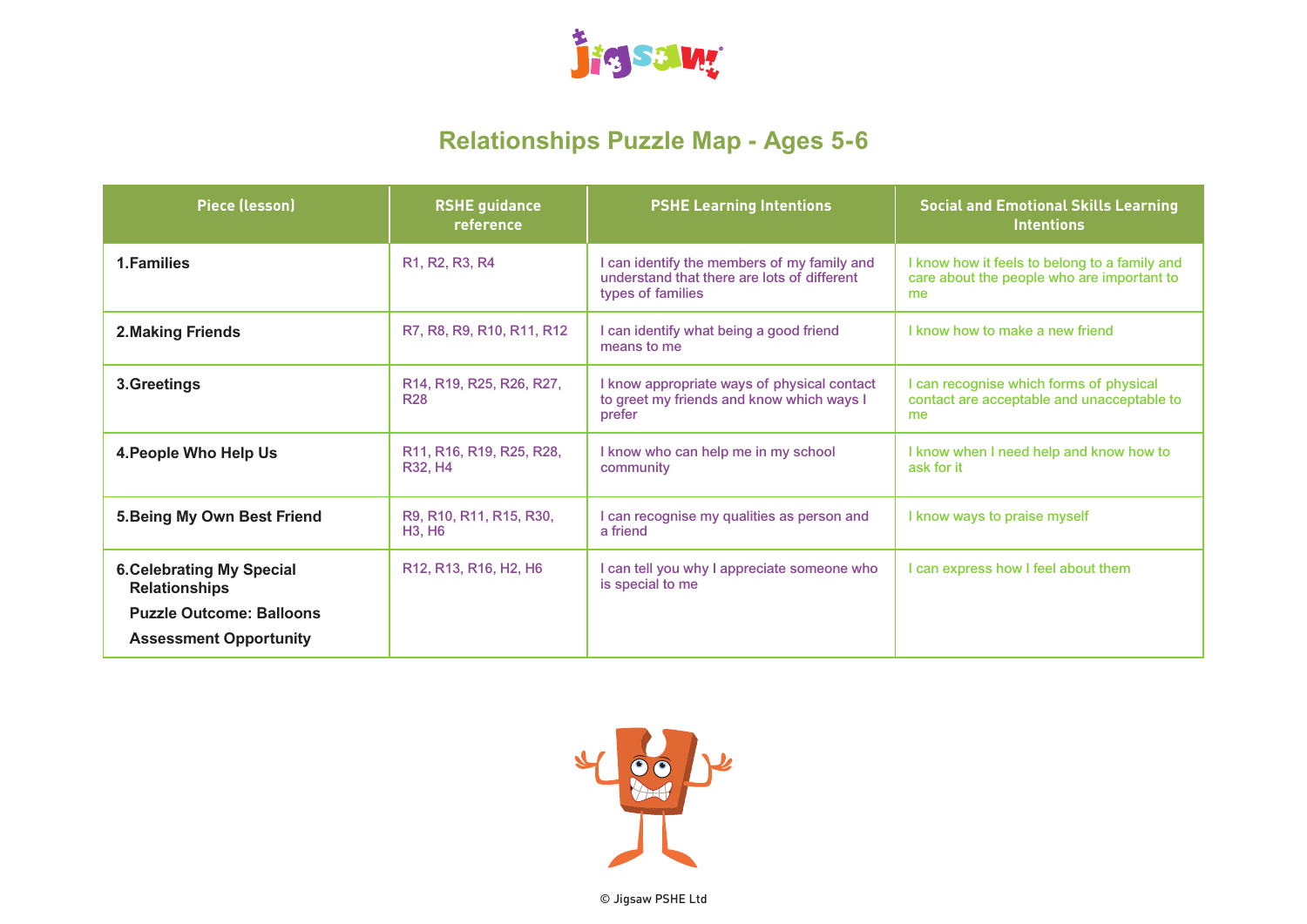

# **Relationships Puzzle Map - Ages 6-7**

| <b>RSHE guidance</b><br>reference                                                                          | <b>PSHE Learning Intentions</b>                                                                                                                              | <b>Social and Emotional Skills Learning</b><br><b>Intentions</b>                                                |
|------------------------------------------------------------------------------------------------------------|--------------------------------------------------------------------------------------------------------------------------------------------------------------|-----------------------------------------------------------------------------------------------------------------|
| R <sub>1</sub> , R <sub>2</sub> , R <sub>3</sub> , R <sub>4</sub> , R <sub>5</sub> , R <sub>6</sub>        | I can identify the different members of my<br>family, understand my relationship with each<br>of them and know why it is important to<br>share and cooperate | I accept that everyone's family is different<br>and understand that most people value their<br>family           |
| R <sub>16</sub> , R <sub>19</sub> , R <sub>25</sub> , R <sub>27</sub> , R <sub>28</sub> ,<br>R29, R30, R32 | Lunderstand that there are lots of forms of<br>physical contact within a family and that<br>some of this is acceptable and some is not                       | I know which types of physical contact I like<br>and don't like and can talk about this                         |
| R7, R9, R10, R12, R16,<br>H <sub>15</sub>                                                                  | I can identify some of the things that cause<br>conflict with my friends                                                                                     | I can demonstrate how to use the positive<br>problem-solving technique to resolve<br>conflicts with my friends  |
| R6, R16, R19, R20, R22,<br>R26, R31, R32, H2, H3                                                           | I understand that sometimes it is good to<br>keep a secret and sometimes it is not good<br>to keep a secret                                                  | I know how it feels to be asked to keep a<br>secret I do not want to keep and know who<br>to talk to about this |
| R11, R12, R13, R16, R31,<br><b>H2, H3</b>                                                                  | I recognise and appreciate people who can<br>help me in my family, my school and my<br>community                                                             | I understand how it feels to trust someone                                                                      |
| R8, H2, H3                                                                                                 | I can express my appreciation for the people<br>in my special relationships                                                                                  | I am comfortable accepting appreciation<br>from others                                                          |
|                                                                                                            |                                                                                                                                                              |                                                                                                                 |
|                                                                                                            |                                                                                                                                                              |                                                                                                                 |

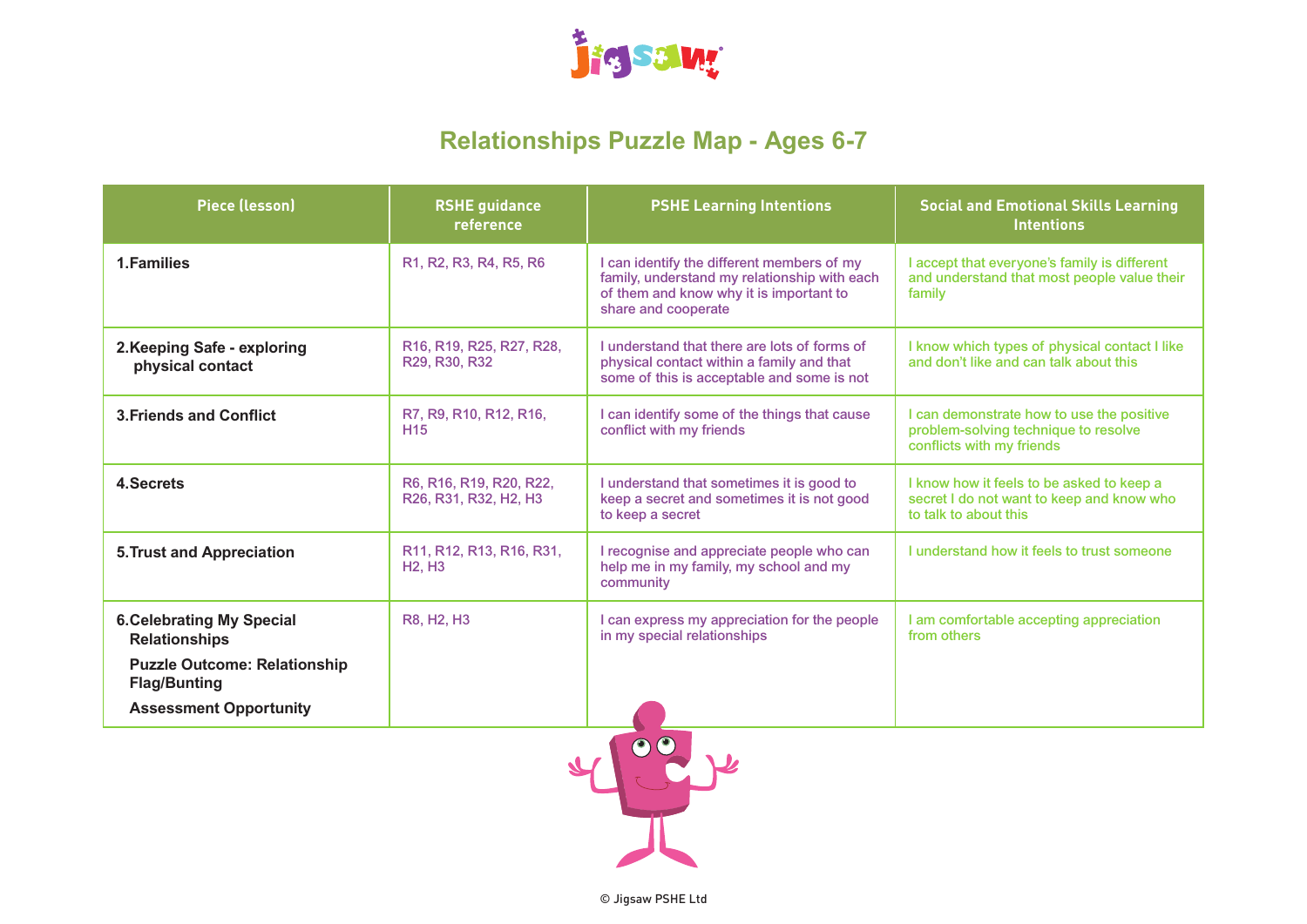

# **Relationships Puzzle Map - Ages 7-8**

| <b>Piece (lesson)</b>                                                                                       | <b>RSHE guidance</b><br>reference                                                                                                                                                                         | <b>PSHE Learning Intentions</b>                                                                                                           | <b>Social and Emotional Skills Learning</b><br><b>Intentions</b>                                                |
|-------------------------------------------------------------------------------------------------------------|-----------------------------------------------------------------------------------------------------------------------------------------------------------------------------------------------------------|-------------------------------------------------------------------------------------------------------------------------------------------|-----------------------------------------------------------------------------------------------------------------|
| 1. Family Roles and<br><b>Responsibilities</b>                                                              | R <sub>1</sub> , R <sub>2</sub> , R <sub>3</sub> , R <sub>4</sub> , R <sub>18</sub>                                                                                                                       | I can identify the roles and responsibilities<br>of each member of my family and can reflect<br>on the expectations for males and females | I can describe how taking some<br>responsibility in my family makes me feel                                     |
| 2. Friendship                                                                                               | R7, R8, R9, R10, R12, R19,<br><b>H2. H3</b>                                                                                                                                                               | I can identify and put into practice some of<br>the skills of friendship eg. taking turns, being<br>a good listener                       | I know how to negotiate in conflict situations<br>to try to find a win-win solution                             |
| 3. Keeping Myself Safe Online                                                                               | R11, R17, R20, R21, R22,<br>R23, R24, R25, R26, R32,<br>H <sub>9</sub> , H <sub>11</sub> , H <sub>12</sub> , H <sub>13</sub> , H <sub>14</sub> ,<br>H <sub>15</sub> , H <sub>16</sub> , H <sub>17</sub> , | I know and can use some strategies for<br>keeping myself safe online                                                                      | I know who to ask for help if I am worried or<br>concerned about anything online                                |
| 4. Being a Global Citizen 1                                                                                 |                                                                                                                                                                                                           | I can explain how some of the actions and<br>work of people around the world help and<br>influence my life                                | I can show an awareness of how this could<br>affect my choices                                                  |
| 5. Being a Global Citizen 2                                                                                 |                                                                                                                                                                                                           | I understand how my needs and rights are<br>shared by children around the world and can<br>identify how our lives may be different.       | I can empathise with children whose lives<br>are different to mine and appreciate what I<br>may learn from them |
| 6. Celebrating My Web of<br><b>Relationships</b><br><b>Puzzle Outcome: Appreciation</b><br><b>Streamers</b> | R13, R16                                                                                                                                                                                                  | I know how to express my appreciation to<br>my friends and family                                                                         | I enjoy being part of a family and friendship<br>groups                                                         |

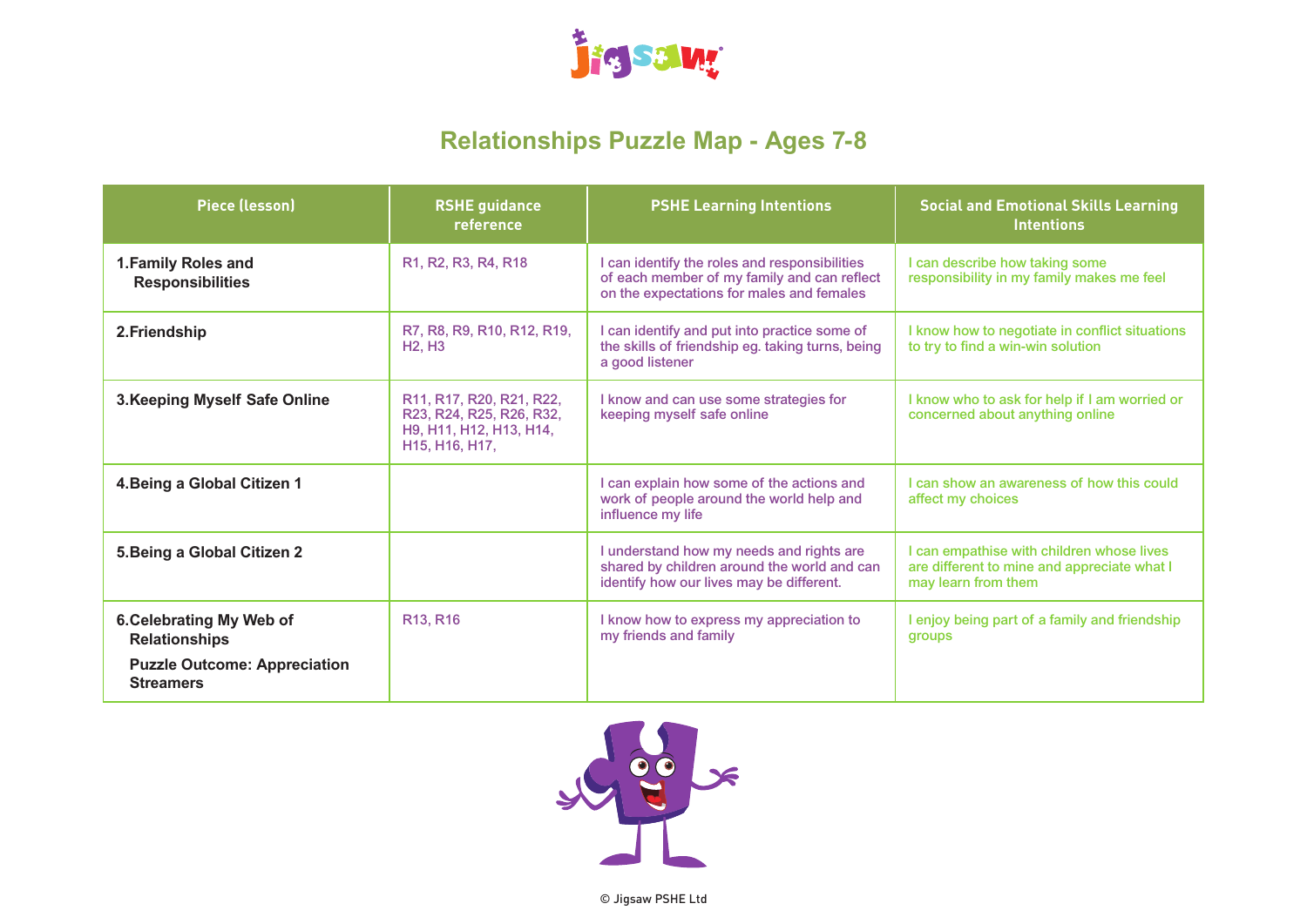

# **Relationships Puzzle Map - Ages 8-9**

| <b>Piece (lesson)</b>                                                                              | <b>RSHE guidance</b><br>reference                                                                                                  | <b>PSHE Learning Intentions</b>                                                                                              | <b>Social and Emotional Skills Learning</b><br><b>Intentions</b>                                                                                                     |
|----------------------------------------------------------------------------------------------------|------------------------------------------------------------------------------------------------------------------------------------|------------------------------------------------------------------------------------------------------------------------------|----------------------------------------------------------------------------------------------------------------------------------------------------------------------|
| 1.Jealousy                                                                                         | <b>R6</b>                                                                                                                          | I can recognise situations which can cause<br>jealousy in relationships                                                      | I can identify feelings associated with<br>jealousy and suggest strategies to problem-<br>solve when this happens                                                    |
| 2. Love and Loss                                                                                   | R6, H2, H3, H7, H9                                                                                                                 | I can identify someone I love and can<br>express why they are special to me                                                  | I know how most people feel when they lose<br>someone or something they love                                                                                         |
| 3. Memories<br><b>Puzzle outcome: Memory Box</b>                                                   | H4, H10                                                                                                                            | I can tell you about someone I know that I no<br>longer see                                                                  | I understand that we can remember people<br>even if we no longer see them                                                                                            |
| 4. Getting on and Falling Out                                                                      | R7, R8, R9, R10, R11, R12.<br>R <sub>13</sub> , R <sub>14</sub> , R <sub>16</sub> , R <sub>19</sub> , R <sub>25</sub> ,<br>R32, H7 | I can recognise how friendships change,<br>know how to make new friends and how to<br>manage when I fall out with my friends | I know how to stand up for myself and how<br>to negotiate and compromise                                                                                             |
| <b>5.Girlfriends and Boyfriends</b>                                                                | R8, R9, R12, R13, R14,<br><b>R16</b>                                                                                               | I understand what having a boyfriend/<br>girlfriend might mean and that it is a special<br>relationship for when I am older  | I understand that boyfriend/girlfriend<br>relationships are personal and special, and<br>there is no need to feel pressurised into<br>having a boyfriend/ girlfriend |
| <b>6. Celebrating My Relationships</b><br>with People and Animals<br><b>Assessment Opportunity</b> | R2, R4, R9, R12, R16, R19,<br><b>R25</b>                                                                                           | I know how to show love and appreciation<br>to the people and animals who are special<br>to me                               | I can love and be loved                                                                                                                                              |

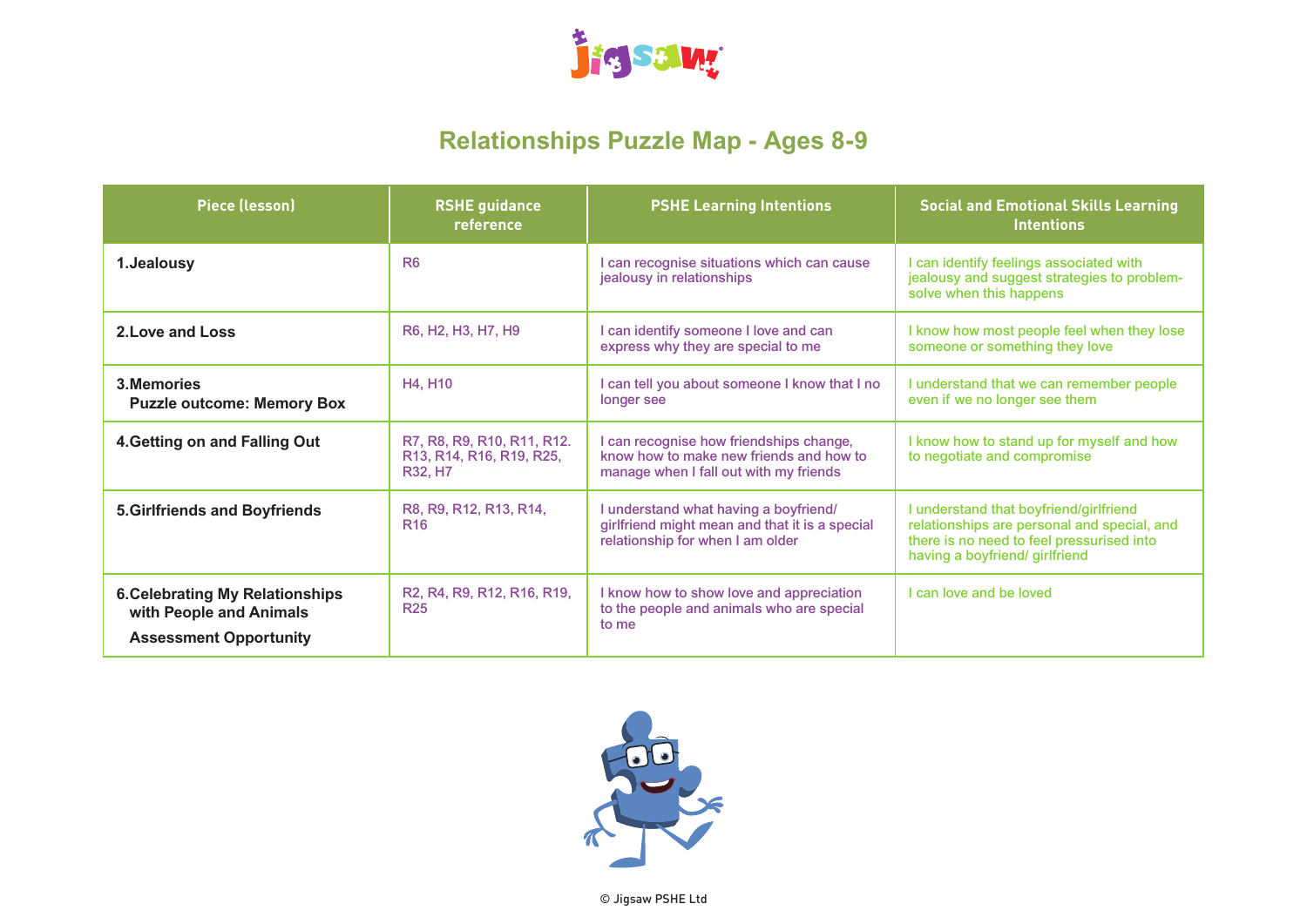

#### **Relationships Puzzle Map - Ages 9-10**

| <b>Piece (lesson)</b>                                                                                                                                          | <b>RSHE</b> guidance<br>reference                                                                                                                                                            | <b>PSHE Learning Intentions</b>                                                                                | <b>Social and Emotional Skills Learning</b><br><b>Intentions</b>                                                             |
|----------------------------------------------------------------------------------------------------------------------------------------------------------------|----------------------------------------------------------------------------------------------------------------------------------------------------------------------------------------------|----------------------------------------------------------------------------------------------------------------|------------------------------------------------------------------------------------------------------------------------------|
| 1. Recognising Me                                                                                                                                              | R13, R15, H2, H3, H4, H7                                                                                                                                                                     | I have an accurate picture of who I am as a<br>person in terms of my characteristics and<br>personal qualities | I know how to keep building my own self-<br>esteem                                                                           |
| 2. Safety with Online Communities                                                                                                                              | R11, R12, R13, R14, R16,<br>R17, R20, R21, R22, R23,<br>R24, R25, R26, R29, R31,<br>R31, R32, H8, H9, H10,<br>H11, H12, H13, H14, H15,<br>H16, H17                                           | I understand that belonging to an online<br>community can have positive and negative<br>consequences           | I can recognise when an online community<br>feels unsafe or uncomfortable                                                    |
| 3. Being in an Online Community                                                                                                                                | R12, R13, R14, R16, R19,<br>R20, R21, R22, R23, R24,<br>R25, R26, R29, H8, H9,<br>H <sub>10</sub> , H <sub>11</sub> , H <sub>12</sub> , H <sub>13</sub> , H <sub>14</sub> ,<br>H15, H16, H17 | I understand there are rights and<br>responsibilities in an online community or<br>social network              | I can recognise when an online community<br>is helpful or unhelpful to me                                                    |
| <b>4.Online Gaming</b>                                                                                                                                         | R12, R13, R14, R19, R20,<br>R21, R22, R23, R24, H11,<br>H <sub>12</sub> , H <sub>13</sub> , H <sub>14</sub> , H <sub>15</sub> , H <sub>16</sub> ,<br><b>H17</b>                              | I know there are rights and responsibilities<br>when playing a game online                                     | I can recognise when an online game is<br>becoming unhelpful or unsafe                                                       |
| 5. My Relationship with Technology:<br>screen time                                                                                                             | R12, R13, R14, R20, R21,<br>R22, R23, R24, H5, H11,<br>H12, H13, H14, H15, H16,<br>H17, H28                                                                                                  | I can recognise when I am spending too<br>much time using devices (screen time)                                | I can identify things I can do to reduce<br>screen time, so my health isn't affected                                         |
| <b>6. Relationships and Technology</b><br><b>Assessment Opportunity</b><br><b>Puzzle outcome: Internet Safety</b><br>Poster (staying safe and happy<br>online) | R11, R12, R13, R14, R20,<br>R21, R22, R23, R24, H1,<br>H11, H12, H13, H14, H15,<br>H16, H17                                                                                                  | I can explain how to stay safe when using<br>technology to communicate with my friends                         | I can recognise and resist pressures to use<br>technology in ways that may be risky or may<br>cause harm to myself or others |